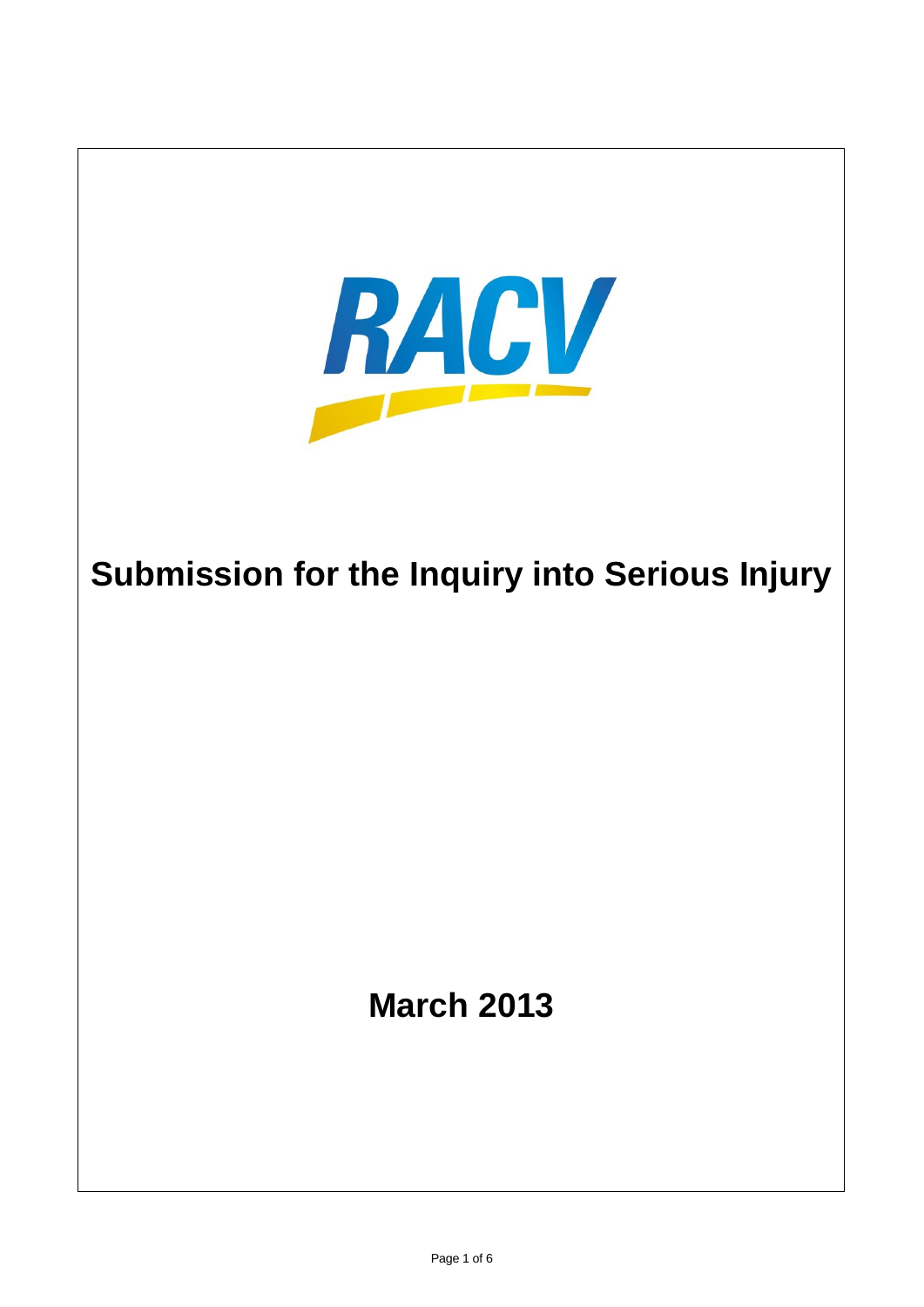# **Table of Contents**

| 2. Identify processes to facilitate accurate, consistent and timely reporting of road related serious injuries 3 |  |
|------------------------------------------------------------------------------------------------------------------|--|
|                                                                                                                  |  |
|                                                                                                                  |  |
|                                                                                                                  |  |
|                                                                                                                  |  |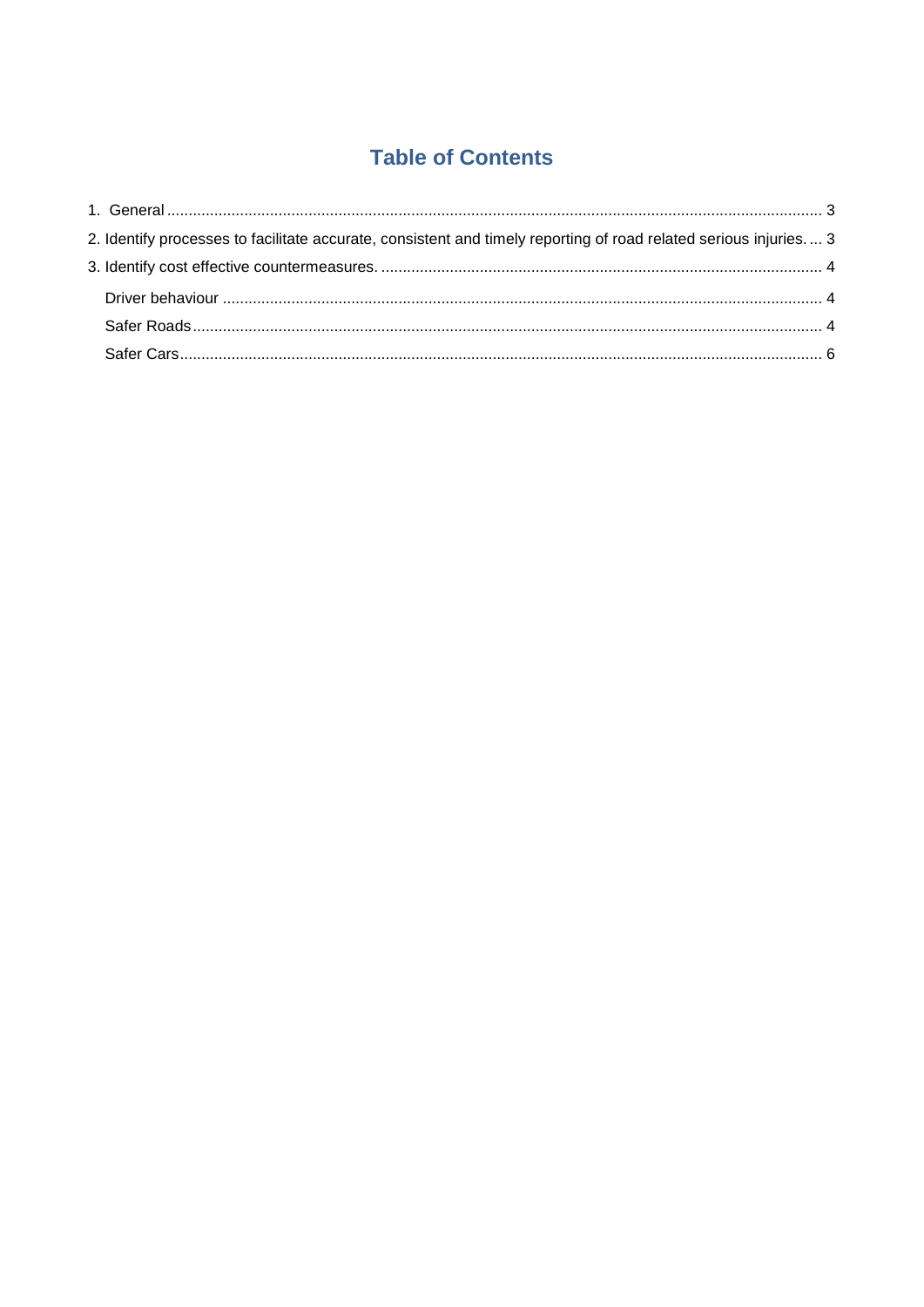# <span id="page-2-0"></span>**1. General**

Community awareness of the large burden of serious injury, as a result of road trauma, is not high. Education and awareness campaigns could address this lack of awareness by providing a focus on the effect that serious injuries have on an individual's family, friends and the wider community. Increasing the communities understanding of the impact of serious injuries can contribute to mobilising the community to take action to improve road safety and reduce fatalities and serious injuries.

### *Recommendation:*

 Education and awareness campaigns should be developed to increase people's awareness of the burden of serious injuries as a result of road trauma which can assist in mobilising the community to take action to improve road safety.

### <span id="page-2-1"></span>**2. Identify processes to facilitate accurate, consistent and timely reporting of road related serious injuries.**

RACV supports the introduction of the new definition of "severe injury", as defined in Victoria's Road Safety Action Plan 2013-2016 (State Government of Victoria 2013). This will assist in identifying the impact of more severe injuries and could lead to more focussed actions to deal with the key factors causing these injuries. It is also important that Victoria cooperates in a national project that is already seeking to standardise the definition of "serious injury" to better enable more valid comparisons between States and Territories. However it is important the category of "serious injury" is retained to enable comparisons across all jurisdictions in Australia.

RACV has also found that there is considerable delay in the release of crash data, including that for injuries. It is important that this data is released quickly to enable its use in research and campaigns while it is still relevant, and to quickly identify and address road infrastructure issues. Campaigns based upon old crash data won't necessarily be targeting the current behavioural and infrastructure problems that are causing injuries. Changes in existing definitions should also be avoided unless absolutely necessary because it removes the ability to monitor trends over time. This affects research into the effectiveness of countermeasures.

#### *Recommendations:*

- The State Government should work collaboratively with the other States and Territories to standardise the definition, the collection of data and timely reporting of "serious injury" crashes.
- The State Government should introduce the reporting of 'severe injury' crashes as a subset of 'serious injury' crashes.
- Crash data should be released quickly to ensure campaigns, research and the priorities for infrastructure safety programs use the best available information.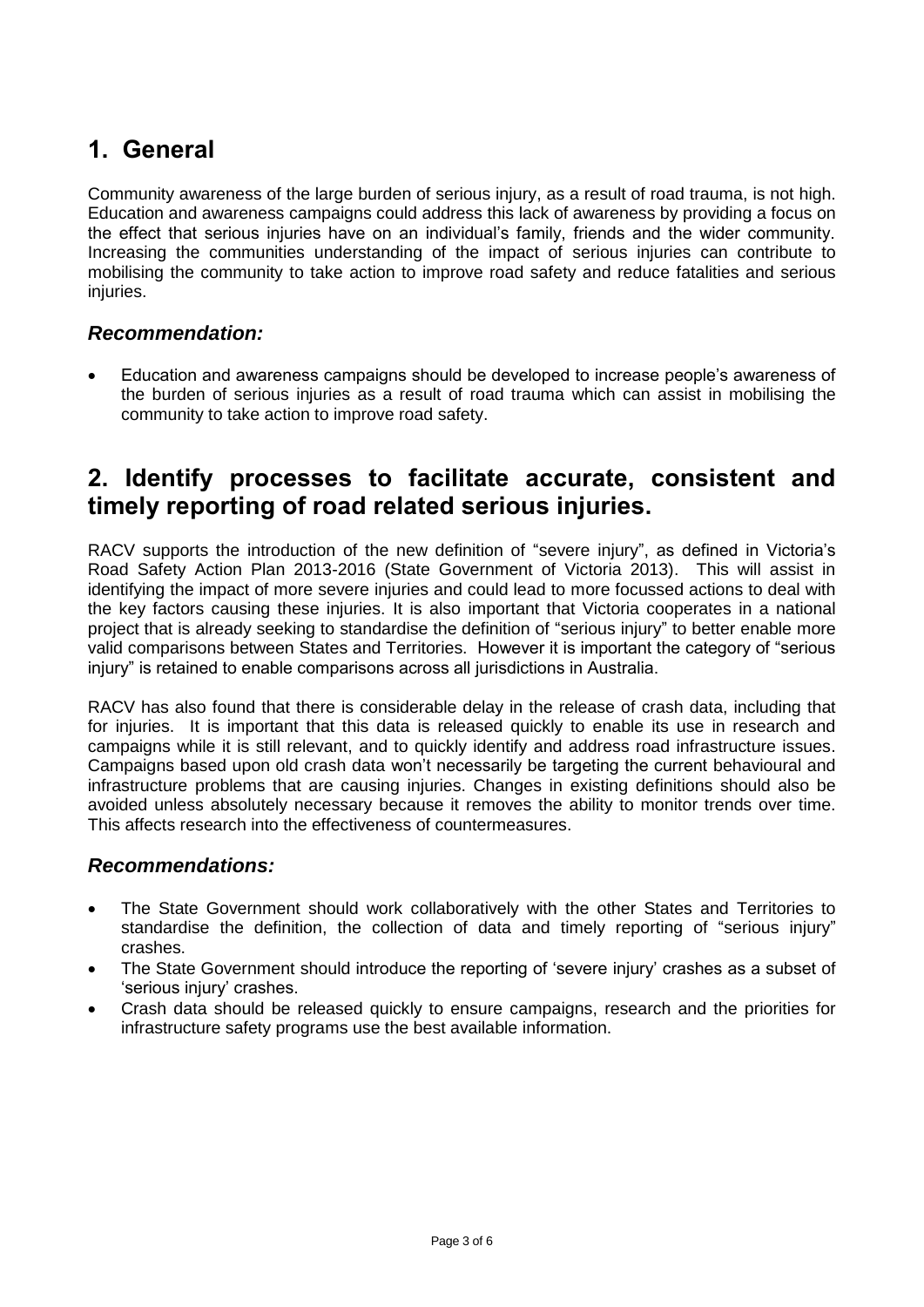## <span id="page-3-0"></span>**3. Identify cost effective countermeasures.**

RACV advocates the use of a 'safe system' approach that takes into account safe road users in safe vehicles on safer roads. Road safety initiatives should be based on available evidence.

Safe drivers, safe roads and safe vehicles are all important factors in reducing the severity of injuries. RACV makes significant contributions to several programs intended to produce safer people, safer roads and safer vehicles.

#### <span id="page-3-1"></span>**Driver behaviour**

Drink driving, aberrant speed behaviour, fatigue and distraction continue to be the main contributing factors in many crashes. Education and enforcement campaigns should be focused on these key issues in an attempt to change people's behaviour. This is a challenging task, as it can be difficult to change the high risk behaviours of some road users.

#### *Recommendation:*

 Road safety education and enforcement campaigns should be evaluated to ensure that they are effective and provide value for the investment made.

### <span id="page-3-2"></span>**Safer Roads**

To achieve safer roads, RACV is a partner in the Australian Road Assessment Program (AusRAP), which is the part of the International Road Assessment Program (iRAP). Whilst in most developed countries, Road Assessment Programs (RAP's) are funded by Governments, in Australia the AusRAP program is an initiative of the Australian Automobile Association (AAA) and its member clubs, the automobile clubs of Australia. Globally there are about 70 RAP's at present. RACV has had a lead role in the development and implementation of iRAP, currently chairs the AusRAP Technical Working Group and on behalf of AusRAP is an invited observer on the Global Technical Committee as one of the founding member programs in iRAP.

The primary output from AusRAP is the star rating of roads. The star rating is like that used for accommodation – a one star road is a risky road to drive on, whereas a five star road is significantly safer and a driver that makes a mistake whilst driving in an otherwise safe manner, in a safe vehicle, is unlikely to die from their mistake. In mid 2013 the RACV will be releasing the latest star ratings for Victoria's national highway network and some State roads.

The Federal Government has made a major contribution to funding the collection and analysis of star rating data for the National Highway Network for the 2013 year. However there has not been a commitment to continue that funding to ensure that the data remains up-to-date beyond 2013.

The process for determining a star rating for a road is by rating the physical features of the road and roadside, including road and lane width, the presence of shoulders, whether they are sealed, if there are passing lanes and if there are barriers to prevent motorists who inadvertently leave the road from crashing into trees or other roadside objects. By systematically rating existing roads according to their physical characteristics, road managers can develop an understanding of the level of risk that is 'built in' to the road network. This provides a basis for targeting high-risk sections of road for improvement before people are killed or seriously injured. Star ratings are especially useful when crash data is unavailable or unreliable, like on Victoria's rural highway network where crashes are spatially distributed in low numbers across a large road network.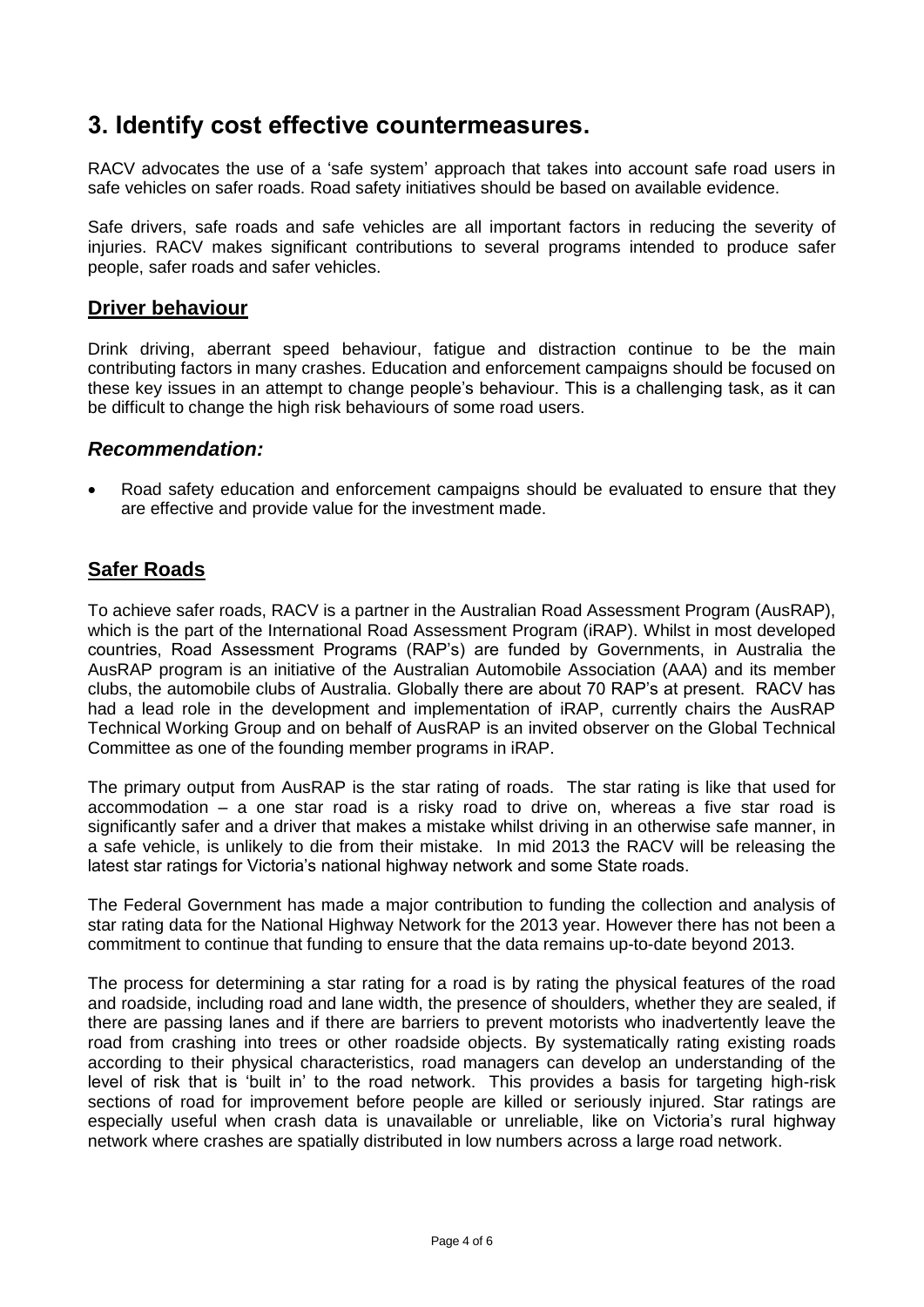AusRAP also provides reports based upon the crash history of sections of the highway network. These reports give details of the actual crash rate and can be used in conjunction with the star rating reports.

The benefits of the star rating system are considerable. They include:

- Identifying the risk of crashes on particular lengths of road
- Determining investment plans to address the identified risks, at a network level (i.e. the quantum of investment required to lift the star rating by reducing one or more types of risk)
- Advising travellers on the relative safety of particular routes, or lengths of road
- Tracking investment in roads over time, to show whether the investments have increased safety
- Enabling roads to be 'star rated' at the design stage, to reduce the opportunity for risks to be 'built into' roads when they are constructed. International practice is for organisations funding roads to specify that the funding is conditional on the road being constructed to a particular star rating.

Once the whole highway network has been star rated, it is a smaller task to update the star rating once physical changes occur to the road. For example, factors that improve star ratings might be new crash barriers and shoulder sealing, or a star rating may be reduced by the construction of a new at-grade intersection where previously there wasn't one. Results should be published within three months so that drivers are aware of the risk built into the roads that they travel on.

Safer Road Investment Plans will be produced for Australia's National Highway network for the first time this calendar year, based upon the iRAP methodology. They will indicate the quantum of investment required to lift the star rating to a specified level. RACV is funding the collection of data, the assessment of star ratings and development of investment plans for a number of State highways. The methodology has already been successfully trialled in Queensland on the Bruce Highway by the RACQ.

Future directions for the AusRAP program may include star rating urban roads in rural communities located on major highways, and the introduction of motorcycle star ratings.

Based upon the previous AusRAP report dated February 2008, approximately 72 percent of Victoria's highways are rated as three stars or better. The updated methodology being used in AusRAP, using more comprehensive research will see that percentage decrease. RACV believes that the State's goal should be that all undivided highways are at a three star standard, and all divided highways and freeways are at least four stars.

Reports that explain AusRAP and its outputs are attached to this submission.

#### *Recommendations:*

- The State Government should encourage the Federal Government to continue investing in AusRAP for the National Highway network beyond 2013, including funding the update of the star ratings.
- The State Government should fund the collection of the data necessary to produce and update star ratings for the complete State highway network across Victoria.
- Increased investment should be allocated to improve all highways with a rating of less than 3 stars.
- All new road projects should be designed for at least a star rating of three stars for undivided roads, and at least four stars for divided roads.